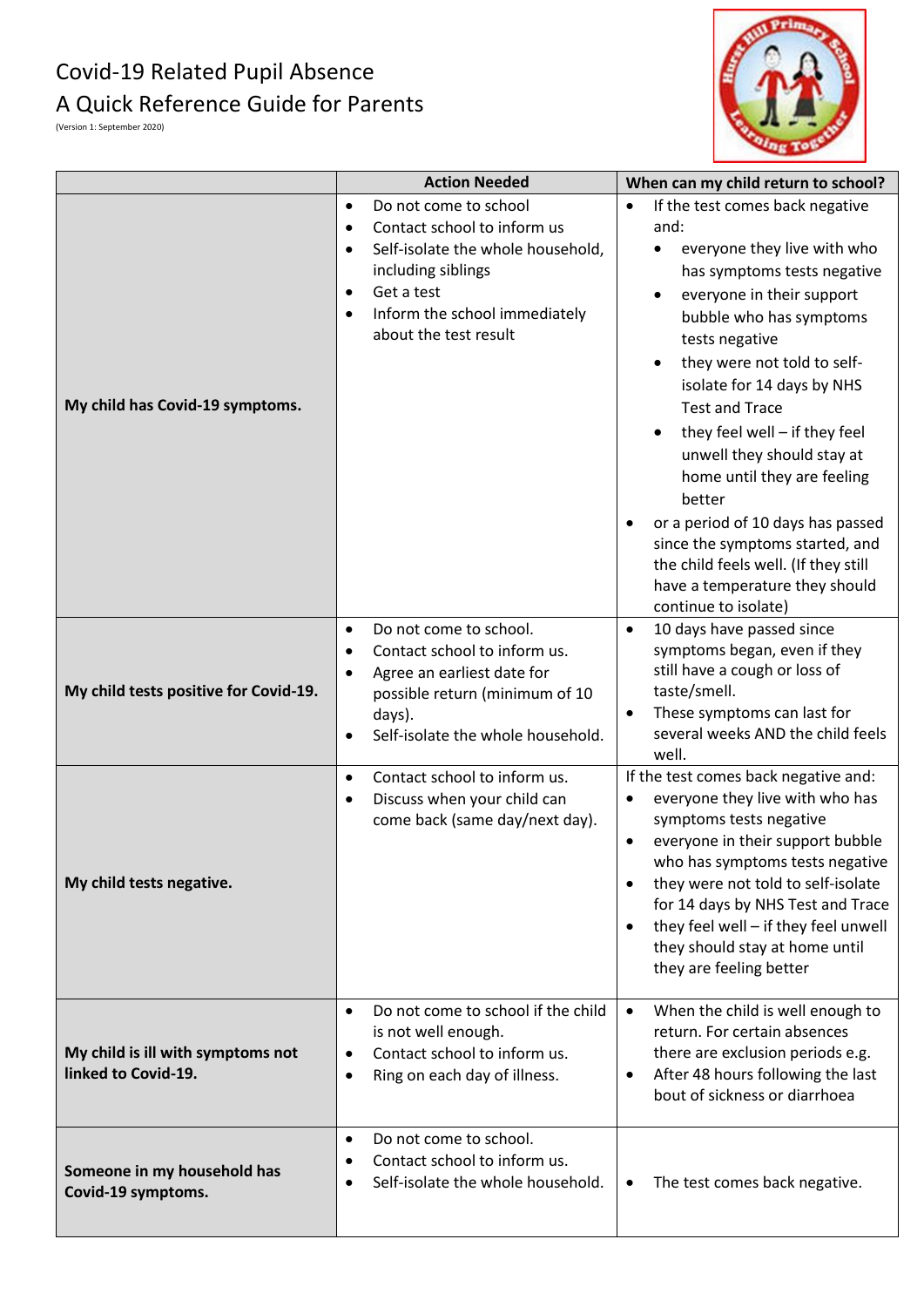|                                                                                                                                                             | Household member to get a test.<br>$\bullet$<br>Inform school immediately about<br>test result.                                                                                                                                                                                                                                                                                                                                           |                                                                                                                                        |
|-------------------------------------------------------------------------------------------------------------------------------------------------------------|-------------------------------------------------------------------------------------------------------------------------------------------------------------------------------------------------------------------------------------------------------------------------------------------------------------------------------------------------------------------------------------------------------------------------------------------|----------------------------------------------------------------------------------------------------------------------------------------|
| NHS test and trace has identified my<br>child as a close contact of somebody<br>with symptoms or confirmed Covid-<br>19.                                    | Do not come to school.<br>$\bullet$<br>Contact school to inform us.<br>$\bullet$<br>Agree an earliest date for<br>$\bullet$<br>possible return (minimum of 14<br>days).                                                                                                                                                                                                                                                                   | The child has completed 14 days<br>$\bullet$<br>of isolation.                                                                          |
| NHS test and trace has identified a<br>household member (other than my<br>child) as a close contact of somebody<br>with symptoms or confirmed Covid-<br>19. | The household member must<br>$\bullet$<br>self-isolate for 14 days.<br>Child can continue to attend<br>$\bullet$<br>school.                                                                                                                                                                                                                                                                                                               | Child can continue to attend<br>$\bullet$<br>school unless they or another<br>member of the household<br>develops symptoms             |
| A sibling attending another school<br>has been sent home to self-isolate<br>due to their being a positive case in<br>their school.                          | Sibling must self-isolate for 14<br>$\bullet$<br>days.<br>Hurst Hill child(ren) can continue<br>$\bullet$<br>to attend.                                                                                                                                                                                                                                                                                                                   | Child can continue to attend<br>$\bullet$<br>school unless they or another<br>member of the household<br>develops symptoms             |
| My child has travelled abroad from a<br>country or territory that is NOT on<br>the exempt list of countries.                                                | If returning from a destination where<br>quarantine is needed*:<br>Minimum of 14 days self-isolation<br>$\bullet$<br>for all those who travelled.<br>Contact school to inform us you<br>$\bullet$<br>are back in the country and we<br>will agree an earliest date for<br>possible return to school.<br>Self-isolate the whole household.<br>*Foreign, Commonwealth &<br>Development Office (FCDO) - for up<br>to date travel information | The quarantine period of 14 days<br>$\bullet$<br>has been completed.                                                                   |
| My child has travelled abroad from a<br>country or territory that IS on the<br>exempt list of countries.                                                    | If returning from a destination where<br>quarantine is NOT needed:<br>Check the current Exempt<br>$\bullet$<br>countries and territories list to<br>confirm the country you have<br>travelled from or through is on<br>the exempt list.<br>Ring school to inform us you have<br>$\bullet$<br>returned to the UK and agree a<br>return date to school.                                                                                     | You have informed the office of<br>your return to the UK<br>The office will ask you a few<br>$\bullet$<br>questions about your travel. |
| I have travelled from a country that<br>requires us to quarantine but my<br>child did not travel.                                                           | As long as you do not have / have<br>$\bullet$<br>not had symptoms in the last 14<br>days, your child can continue to<br>attend school.<br>The person who has travelled<br>$\bullet$<br>MUST NOT leave the house,<br>including to do pick-ups and drop<br>offs (please contact school if you<br>need support getting your child<br>to school).                                                                                            | Child can continue to attend<br>school                                                                                                 |